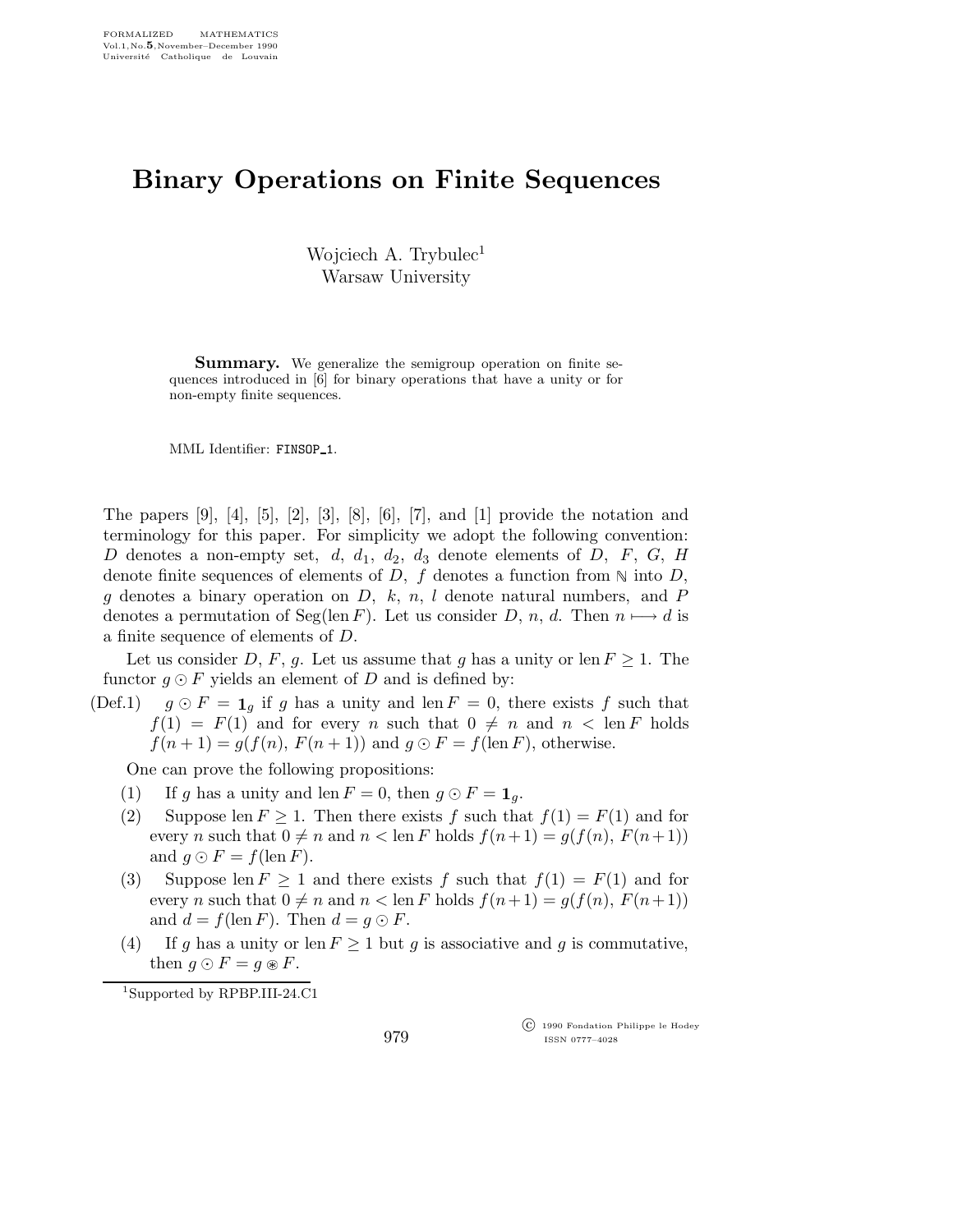- (5) If g has a unity or len  $F \geq 1$ , then  $g \odot F \cap \langle d \rangle = g(g \odot F, d)$ .
- (6) If g is associative but g has a unity or len  $F \ge 1$  and len  $G \ge 1$ , then  $g \odot F \cap G = g(g \odot F, g \odot G).$
- (7) If g is associative but g has a unity or len  $F \geq 1$ , then  $g \odot \langle d \rangle \cap F = g(d, \mathcal{I})$  $g \odot F$ ).
- (8) If g is commutative and g is associative but g has a unity or len  $F \ge 1$ and  $G = F \cdot P$ , then  $g \odot F = g \odot G$ .
- (9) If g has a unity or len  $F > 1$  but g is associative and g is commutative and F is one-to-one and G is one-to-one and rng  $F = \text{rng } G$ , then  $g \odot F =$  $g \odot G$ .
- (10) Suppose g is associative and g is commutative but g has a unity or  $\text{len } F \geq 1$  and  $\text{len } F = \text{len } G$  and  $\text{len } F = \text{len } H$  and for every k such that  $k \in \text{Seg}(\text{len } F)$  holds  $F(k) = g(G(k), H(k))$ . Then  $g \odot F = g(g \odot G,$  $g \odot H$ ).
- (11) If g has a unity, then  $g \odot \varepsilon_D = \mathbf{1}_g$ .
- (12)  $q \odot \langle d \rangle = d$ .
- (13)  $g \odot \langle d_1, d_2 \rangle = g(d_1, d_2).$
- (14) If g is commutative, then  $g \odot \langle d_1, d_2 \rangle = g \odot \langle d_2, d_1 \rangle$ .
- (15)  $g \odot \langle d_1, d_2, d_3 \rangle = g(g(d_1, d_2), d_3).$
- (16) If g is commutative, then  $g \odot \langle d_1, d_2, d_3 \rangle = g \odot \langle d_2, d_1, d_3 \rangle$ .
- $(17)$  g  $\odot$   $(1 \rightarrow d) = d$ .
- (18)  $q \odot (2 \longmapsto d) = q(d, d).$
- (19) If g is associative but g has a unity or  $k \neq 0$  and  $l \neq 0$ , then  $g \odot (k+l \longmapsto$  $d) = g(g \odot (k \longmapsto d), g \odot (l \longmapsto d)).$
- (20) If g is associative but g has a unity or  $k \neq 0$  and  $l \neq 0$ , then  $g \odot (k \cdot l \mapsto$  $d) = g \odot (l \longmapsto g \odot (k \longmapsto d)).$
- (21) If len  $F = 1$ , then  $q \odot F = F(1)$ .
- (22) If len  $F = 2$ , then  $g \odot F = g(F(1), F(2)).$

## References

- [1] Grzegorz Bancerek. The fundamental properties of natural numbers. Formalized Mathematics,  $1(1):41-46$ , 1990.
- [2] Grzegorz Bancerek and Krzysztof Hryniewiecki. Segments of natural numbers and finite sequences. Formalized Mathematics, 1(1):107–114, 1990.
- [3] Czesław Byliński. Finite sequences and tuples of elements of a non-empty sets. Formalized Mathematics,  $1(3):529-536$ , 1990.
- [4] Czesław Byliński. Functions and their basic properties. Formalized Math $ematics, 1(1):55–65, 1990.$